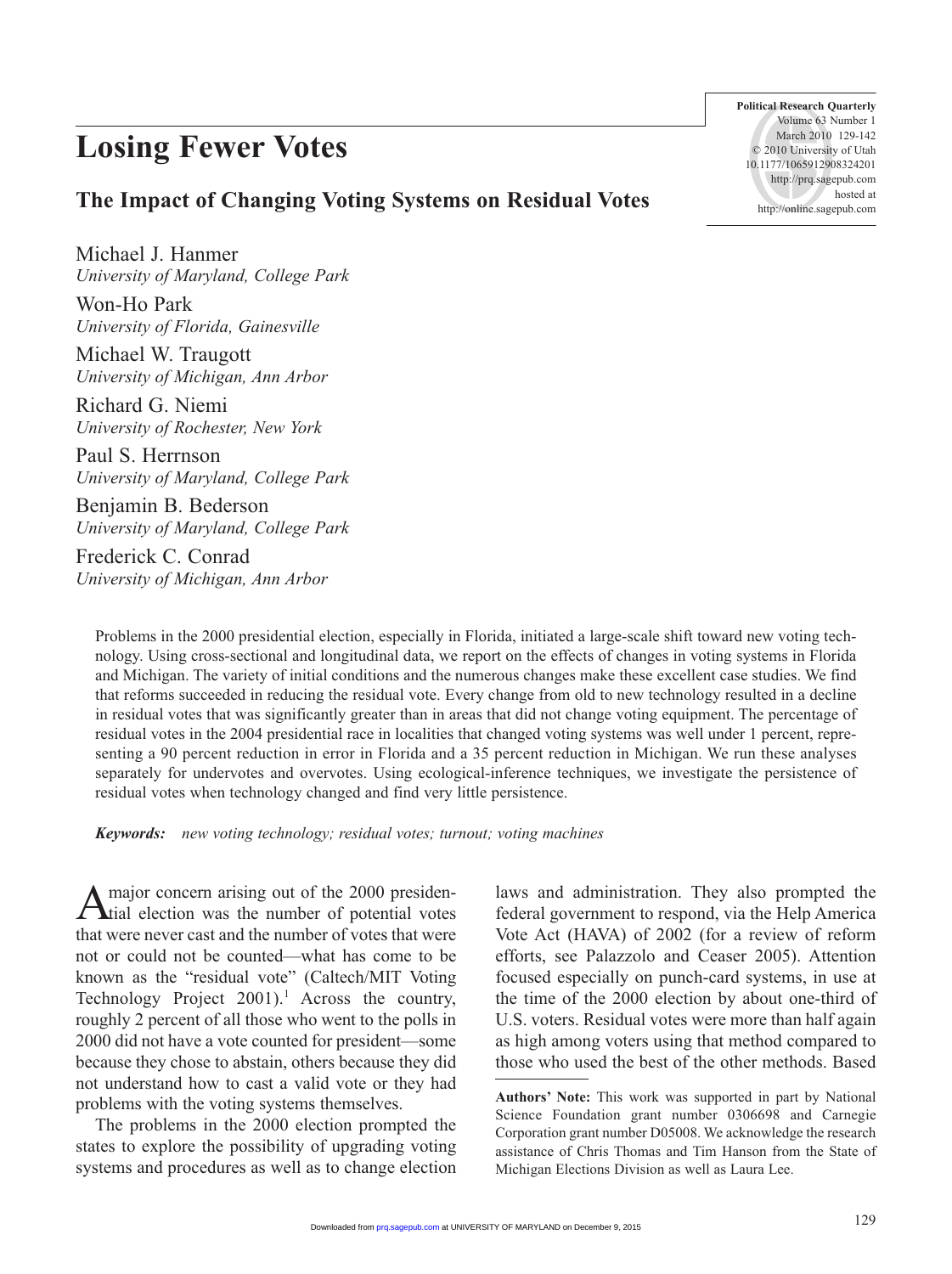on these estimates, Ansolabehere and Stewart (2005) estimated that if all jurisdictions using punch cards in 2000 had instead used optical scan ballots, a halfmillion more voters would have had their votes counted. Especially significant was the belief that the presidential election itself was influenced by a wellintentioned but poorly designed punch card known as the "butterfly ballot" (Wand et al. 2001).

Yet, the fact is that we are only now gaining a good understanding of the effects of voting systems on casting and counting votes. Analyses to date are necessarily exploratory, as there has only been one additional presidential election to investigate, an important factor because researchers want to hold constant the office at the top of the ballot that produces a highstimulus campaign and associated high levels of turnout. Previous research has shown that in contrast to the results for punch-card systems, differences in residual-vote rates between paper, optical scan (OS), and direct recording electronic systems (DREs) have not been so consistent, leaving uncertainty about the relative merits of other systems for voters' abilities to cast their ballots without error. Nor do we know the full extent to which the 2000 election and subsequent reform efforts educated voters and election officials. Public education and media coverage, even in the absence of new voting technology, might make voters more sensitive to potential problems, and hence, make residual votes less likely, even in the absence of new voting technology (Stewart 2006).

The research reported here furthers our understanding of new voting technology by assessing the impact of changes in voting machinery that occurred between 2000 and 2004 in two states, Florida and Michigan, in both cross-sectional and over-time analyses. Because of the decentralized nature of their election administration, the presence of different initial conditions, and numerous kinds of changes, examination of these two states provides an excellent opportunity to test the effects of changes in voting technology.2 We do this by examining small-unit election returns with a focus on longitudinal data from the same jurisdictions across time,<sup>3</sup> using descriptive statistics and reliable ecological-inference techniques in a carefully controlled sequence.

Most directly, the research reported here speaks to the potential influence of voting systems on election outcomes. We know from recent experience that in close elections, voter errors can alter the outcomes (Wand et al. 2001; Mebane 2004; Frisina et al. 2008). We find that the reforms were successful. In both states, every change from old to new technology was accompanied by a decline in the percentage of residual votes, thus making it less likely that the winner could be decided by errors of this sort. Although declines in residual votes occurred even in areas that did not change their voting equipment, the evidence shows that technological change mattered: the declines in jurisdictions that introduced new equipment were significantly greater than in jurisdictions where voting equipment did not change. In absolute terms, the net effect was substantial, reducing residual votes in the 2004 presidential race to well under 1 percent in the two states (a 90 percent reduction in Florida and a 35 percent reduction in Michigan). Since it is widely believed that problems with voting systems reduce confidence,<sup>4</sup> lead to questions about the legitimacy of any given election outcome and the system as a whole (Saltman 2006), and could lead people to disengage from politics (Caltech/MIT Voting Technology Project 2001), these results are rather encouraging.

Our results also highlight the need for more and better data. While political scientists are never shy to make such a claim, the need is becoming more widely recognized. In leading the charge for the creation of a Democracy Index, Gerken (forthcoming), a legal scholar, laments the dearth of data and argues that if armed with more concrete information about the performance of their local and state electionadministration systems, citizens and election officials will be able to make the push for the sort of largescale reforms necessary to improve elections.<sup>5</sup> It is also true that the very act of adopting new technology implies more frequent and rapid changes in such technology over time, in terms of both hardware and software. In sum, this analysis is critical for the evaluation of progress toward an electoral process that loses fewer votes and thus restores voters' confidence in the functioning of the electoral system.

# **Literature Review and Hypotheses**

When new voting systems were introduced between 2000 and 2004, the reduction of lost votes was a primary concern. Newer technologies were adopted with the explicit intention of reducing or eliminating overvotes, spoiled ballots, and to the extent that they were unintended, undervotes (see Caltech/MIT Voting Technology Project 2001). System type has been documented as a key factor in the spate of studies showing that punch cards (especially the Votomatic variety) consistently yield higher residual-vote rates than other voting systems (Bullock and Hood 2002; Knack and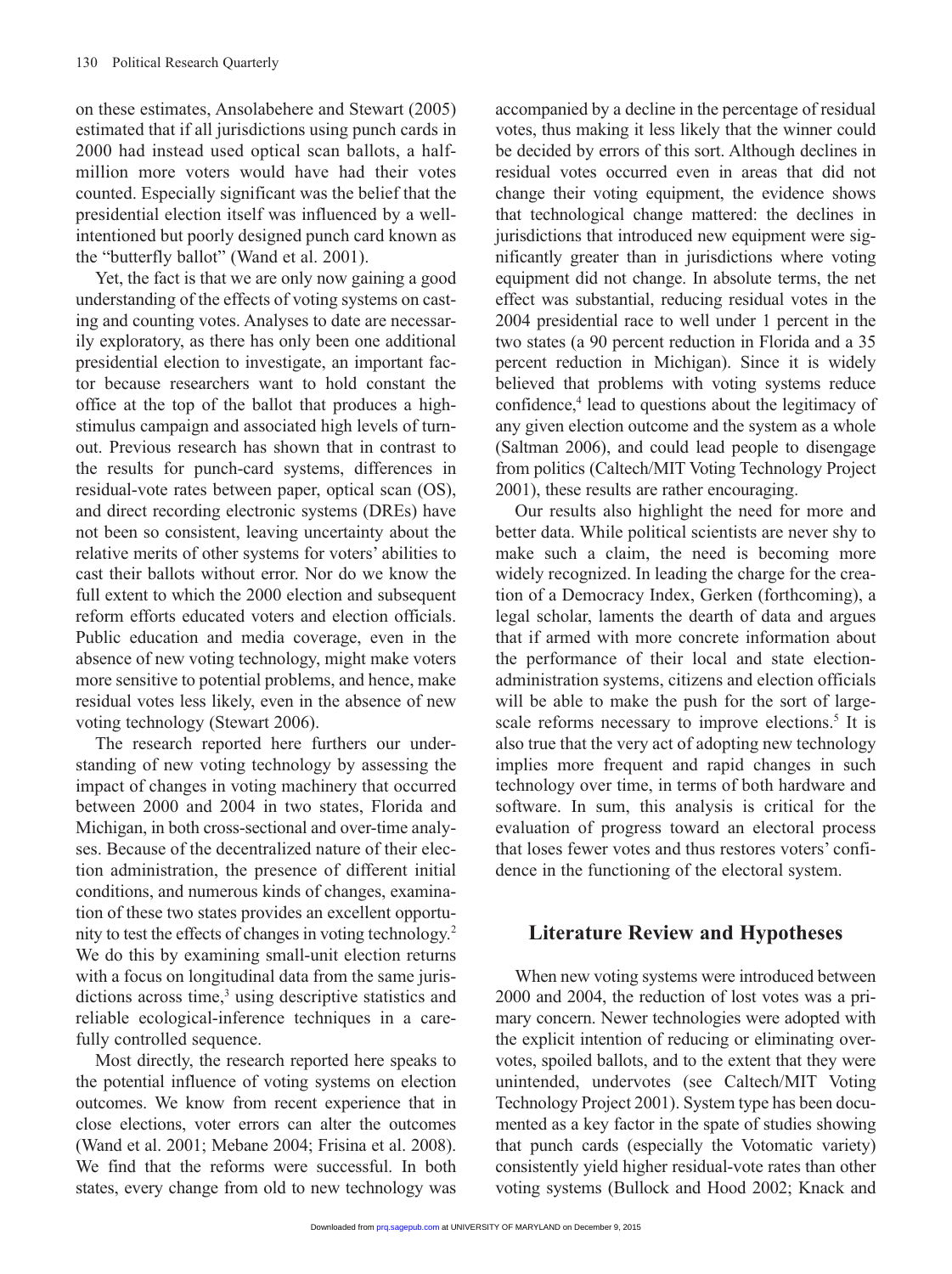Kropf 2003; Buchler, Jarvis, and McNulty 2004; Ansolabehere and Stewart 2005). Thus, the focus is now on OS ballots and DREs as preferred systems and on paper ballots insofar as they provide useful baseline data. Information about punch cards is also useful for historical comparisons to assess improvement, even as the evidence about problems with them has been so strongly negative that they are being phased out completely. Likewise, lever machines are being phased out because they have not been manufactured since 1982, so information about their performance is primarily of historical interest.

The characteristics of various voting systems provide insights into differences in their residual-vote rates and suggest a number of specific hypotheses. Tomz and Van Houweling (2003, 48, Table 1) provide the basis for this reasoning, and we adopted their typology. The impact of system type is clearest with respect to overvotes*.* Two types of systems—DREs and lever machines—make it impossible to overvote, as they are programmed or mechanically designed so that one cannot vote for more than the number of candidates to be elected to a given office. OS systems are likely to reduce overvotes as well, but voters often fail to check their ballots at the precinct level, where mistakes could be corrected, and ballots may be transported to a central location for counting. Even if they are counted locally, OS equipment may be programmed to warn voters about overvotes, but it does not prevent them from casting ballots that contain them. Punch-card systems provide no check, and therefore, not even a warning about overvotes.

The potential for unintended undervotes also varies by system type. Most DREs require page-by-page and sometimes office-by-office movement down the ballot and use color coding to distinguish parts of the ballot, making it harder to overlook an office. And just before casting the ballot, review screens also call attention to uncast votes. Lever machines, OS equipment, and paper ballots all allow voters to scan the ballot quickly and to vote for offices in random order, possibly missing some offices in the process. Paper systems that are not checked at the precinct provide no means of calling the voter's attention to missed opportunities. Lever machines may suffer from how they are laid out; research shows that voters sometimes fail to see ballot propositions, which tend to be located off to the side of the machine or above the most prominent offices (Roth 1994, 1998). Punch cards often do not permit a voter to see the entire ballot at once and can also be subject to confusing layouts, as in the case of the "butterfly ballot."

Finally, correcting mistakes (and therefore, avoiding a spoiled ballot) is simple with DREs and lever machines. With the former, one either simply presses an alternative candidate or "unvotes" one's previous choice and then selects a new one. With the latter, one unvotes by lifting the lever and then depressing a new lever. With OS and paper ballots, correcting a mistake may "only" involve an erasure, or it may mean getting a new ballot and starting over. A mispunched card clearly requires starting over. These comparisons suggest that residual votes (overvotes, undervotes, and spoiled ballots) should be least frequent when voters use DREs.

Empirical evidence about these propositions—aside from the consensus about punch cards—is mixed and not entirely supportive. Ansolabehere and Stewart (2005, 378, 380) find relatively high rates of residual votes associated with DREs, at least for president. In contrast, Brady et al. (2001, 29, 34) find no significant difference in residual-vote rates between OS and DRE systems, suggesting that newer DREs used in 2000 may be the explanation. Likewise, Tomz and Van Houweling (2003, 55) find that DREs are associated with equivalent or lower residual-vote rates. Evidence about lever machines suggests that they may result in higher rather than lower residual-vote rates than OS systems, especially for offices below the presidency (Ansolabehere and Stewart 2005; Brady et al. 2001, 34-37). Kimball and Kropf (2005) add that residualvote rates within a single method (paper ballots) vary because of ballot design.

An additional consideration is that the number of residual votes may decline because of increased awareness of the problem of lost votes as well as from new technology (Stewart 2006). As a consequence of controversy and subsequent media visibility, voters may pay more attention to the task at hand, thereby reducing overvotes where they are still possible as well as voting more often for lower level offices and for ballot propositions. Likewise, the training of both poll workers and citizens that goes along with the introduction of new technology not only may affect the use of that technology but may spill over into other areas, reducing the number of residual votes even where no system changes have occurred (Singley and Anderson 1988).

On the basis of the extant literature, we formulated a number of hypotheses that can be appropriately tested with data from Florida and Michigan. These hypotheses, and the specific reasoning behind each one, are as follows: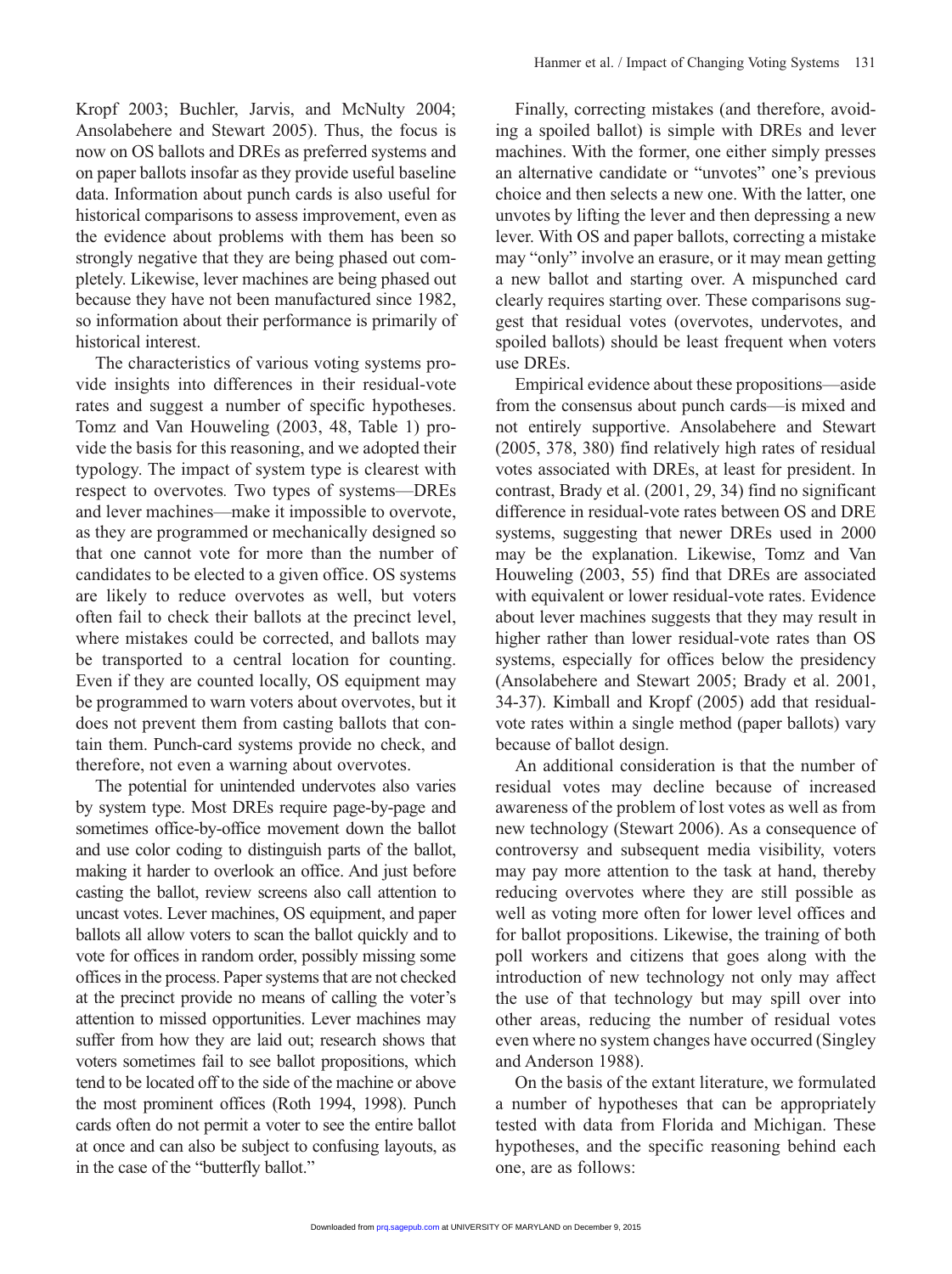*Hypothesis 1:* Overall, the residual-vote rate will decline between 2000 and 2004 even where technology was unchanged; it will decline more in Florida than in Michigan.

*Rationale*. Changes in voting technology have occurred largely in a context of extensive media coverage and high levels of information as well as heightened concern about voting procedures and outcomes, especially in Florida.<sup>6</sup> The organization VotersUnite! assembled information on media reports of voting problems across the United States, and it showed many more reports in Florida than in Michigan in 2004 and 2006 (eighty-one compared to seven in 2004 and sixteen compared to two in 2006). The high level of concern in Florida is reflected in the 2004 exit poll that asked how confident voters were that the votes in their state would be counted accurately. Across the nation, 91 percent indicated that they were "very" or "somewhat" confident that the count would be accurate, compared to 95 percent among those interviewed in Michigan. But in Florida, there were only 74 percent who felt this way, the lowest in the nation.<sup>7</sup>

### *Hypothesis 2:* Residual-vote rates will be lower for DREs than for OS systems.

*Rationale*. Through computerization, DREs can prevent some types of errors and reduce others, leading to a reduction in residual votes. With respect to prevention, DREs are programmed with built-in features that simply do not allow overvotes. OS systems can provide warnings about overvotes, but voters can still cast a ballot with overvotes on an OS system. With respect to the reduction of errors, DREs are programmed to lead the voter through the ballot a race or a page at a time, which should reduce the number of undervotes. They also have review screens that shade in different colors races in which a vote was not cast, signaling to voters when they did not cast a vote in a race. While OS ballots can be reviewed easily, more undervotes are likely on these systems because (1) there is not a formal stage at which the voter is prompted to review the ballot and (2) the optical scanners are not likely to be programmed to provide feedback about undervotes, meaning that races without any marks or races with marks that are not dark enough to be read might not be noticed by the voter.<sup>8</sup>

*Hypothesis 3:* The consistency in residual voting rates from 2000 to 2004 will be low, but it will

be higher when an "older" voting system (e.g., lever system) was not changed than when a switch was made to "new" technology (e.g., DRE or OS), and it will be higher in Michigan than in Florida.

*Rationale*. Residual voting for president typically occurs because of carelessness or a misunderstanding of a particular ballot format. Heightened awareness of voting problems was especially prevalent in Florida in 2004 as a result of the problems four years earlier and the continuing media coverage of attempts to resolve them.

# **Research Methods and Data**

Testing these hypotheses requires more than a simple comparison of jurisdictions in which various kinds of voting technologies are used, although such comparisons are important. Previous research tells us that a good deal of the variation in outcomes such as overvoting and undervoting is explained by factors peculiar to the individual jurisdiction. Demographic characteristics and their interaction with voting technologies are important insofar as racial, educational, and other differences account for significant variations in rates of residual voting (Darcy and Schneider 1989; Brady et al. 2001; Tomz and Van Houweling 2003; Buchler et al. 2004). Ballot features and ballot length, the salience of individual races, and the quality of election administration also play a role (Nichols 1998a, 1998b; Bullock and Dunn 1996; Kimball, Owens, and Keeney 2004). Ansolabehere and Stewart (2005) convincingly demonstrate the significance of local variations, specifically at the county level, as well as one important way to control for such factors using a fixed-effect regression that includes dummy variables for the nearly 2,000 counties from which their data are drawn.

Our approach relies on both cross-sectional and longitudinal data. Using cross-sectional analysis within a given state permits us to observe residual votes for a variety of offices and ballot propositions while, as much as possible, holding the ballot constant. We are not, of course, holding the ballot exactly constant, because of differences from place to place in lower level offices and ballot issues. But we are holding constant the presidency, prominent (U.S. Senate, governor) and not-so-prominent (judicial offices especially) statewide offices, and statewide ballot propositions such as referenda and bond issues. For these offices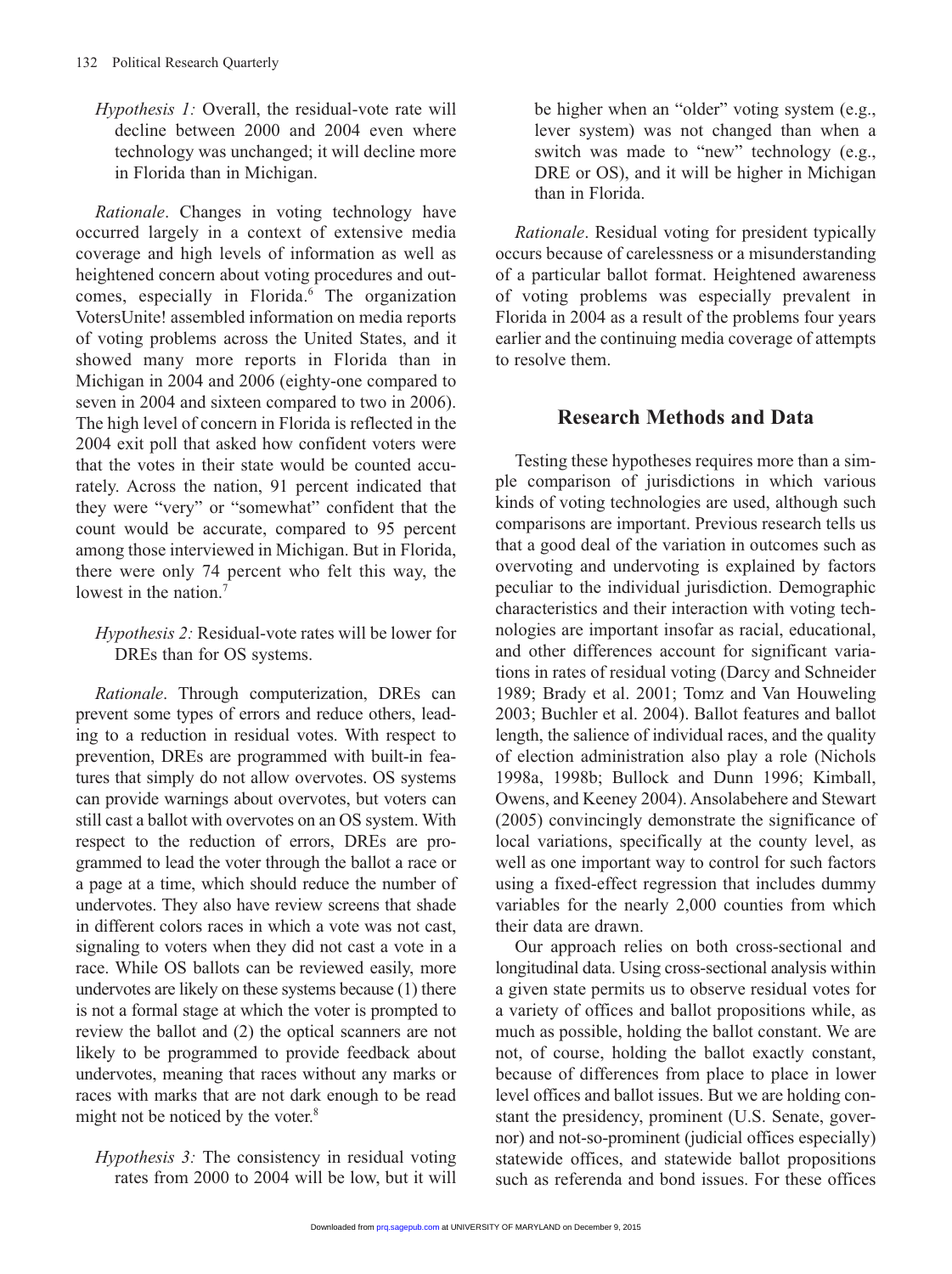and issues, both the presence of an election and the specific candidates are held constant. Since individual ballots are rarely available for analysis and countylevel data provide too few cases to study system transitions, we use the smallest-level aggregate data possible. In Florida, this meant precincts because the redistricting changes were relatively easy to deal with. In Michigan, we used townships and cities to facilitate comparisons over time, because there was a sufficient number to study system transitions and the boundaries were stable.

Longitudinal data represent "natural experiments" that occurred when jurisdictions introduced new voting systems, creating a situation akin to a laboratory experiment in which prior behavior can be observed (voting under the old system), an intervention is implemented (the new system is put in use), and new behavior is observed (voting under the new system). The use of the same (or sometimes similar, though not identical) units over time is a way of approximating the condition of random assignment in a laboratory experiment that ensures that "all other things are equal." It serves much the same function as controlling statistically for county and other neighborhood characteristics. To be sure, it is not exactly the same as random assignment, because factors such as the local tax base or public interest in solving administrative problems can affect who adopts change and when. But in this approach, observations are made over a short period of time—four years, or one presidential election, in our case—to ensure that relatively few changes have occurred other than the technology used for voting.

#### **Data**

Our analysis focuses on Florida and Michigan, two states that use a wide range of voting technology. We pursue the analysis both cross-sectionally and over time in those available units where boundaries were unchanged between the 2000 and 2004 elections or where the boundary changes could be tracked such that the precincts could be merged to ensure that we were comparing the same place over time. Some of these requirements were complicated by the intervening decennial census. Florida has the additional advantage that some counties made separate undervote and overvote data available at the precinct level. Florida has a decentralized system of election administration with considerable variation in the types of voting systems used; in the past, this meant that punch cards and OS ballots were used heavily, and a few counties relied on paper ballots and lever machines. By 2004, all

counties with punch cards, paper ballots, or lever machines had changed to either OS systems or DREs. A number of counties stayed with OS systems for the entire time period. We selected counties with the hope of capturing variation in system transitions.

The decentralization of election administration meant that we had to approach each county individually to obtain precinct-level data. Data could be obtained in electronic format in eleven counties and matched over time in seven, including Miami–Dade and Palm Beach, the two largest counties. For 2004, these data cover 2,559 precincts, or roughly 38 percent of the state total.<sup>9</sup>

Michigan has the most decentralized system of election administration in the United States in terms of the number of election administrators; townships and cities have historically been responsible for evaluating and selecting their own voting technology. In response to HAVA, however, Michigan developed a plan whereby every jurisdiction would adopt some form of optical character recognition (OCR) or OS system by 2006. In 2000 and 2004, most Michigan jurisdictions used OS systems or punch cards, though quite a few still used lever machines and paper ballots; by 2004, the movement toward OS systems was well under way, with considerable reduction in the number of jurisdictions using other technologies. For Michigan, we were able to collect data for all of the 1,522 townships and cities. Because some jurisdictions use different types of voting systems for polling place and absentee voting but do not report the totals separately, however, we analyze 1,341 (or 88 percent) of these units.<sup>10</sup>

Several points need to be made about the data. First, comparisons in Florida were complicated by the intervention between the 2000 and 2004 elections of the decennial census and the resulting redistricting that led to the redefinition of precinct boundaries. While this is not an issue for cross-sectional analyses, it is a significant complication for longitudinal analyses. When possible, we collected information about precinct changes in the counties we analyzed and adjusted units to account for such changes. When a 2000 precinct was subdivided for the 2004 election, we recombined the parts. When combinations of precincts were formed for the 2004 election, we created an artificial, combined precinct for 2000 that matched.<sup>11</sup> For Michigan, we use data at the town and city level, the common unit of election administration in the state, as opposed to the counties in Florida; thus, changes in precinct boundaries did not introduce complexities.<sup>12</sup> In the case of both Florida and Michigan, the effective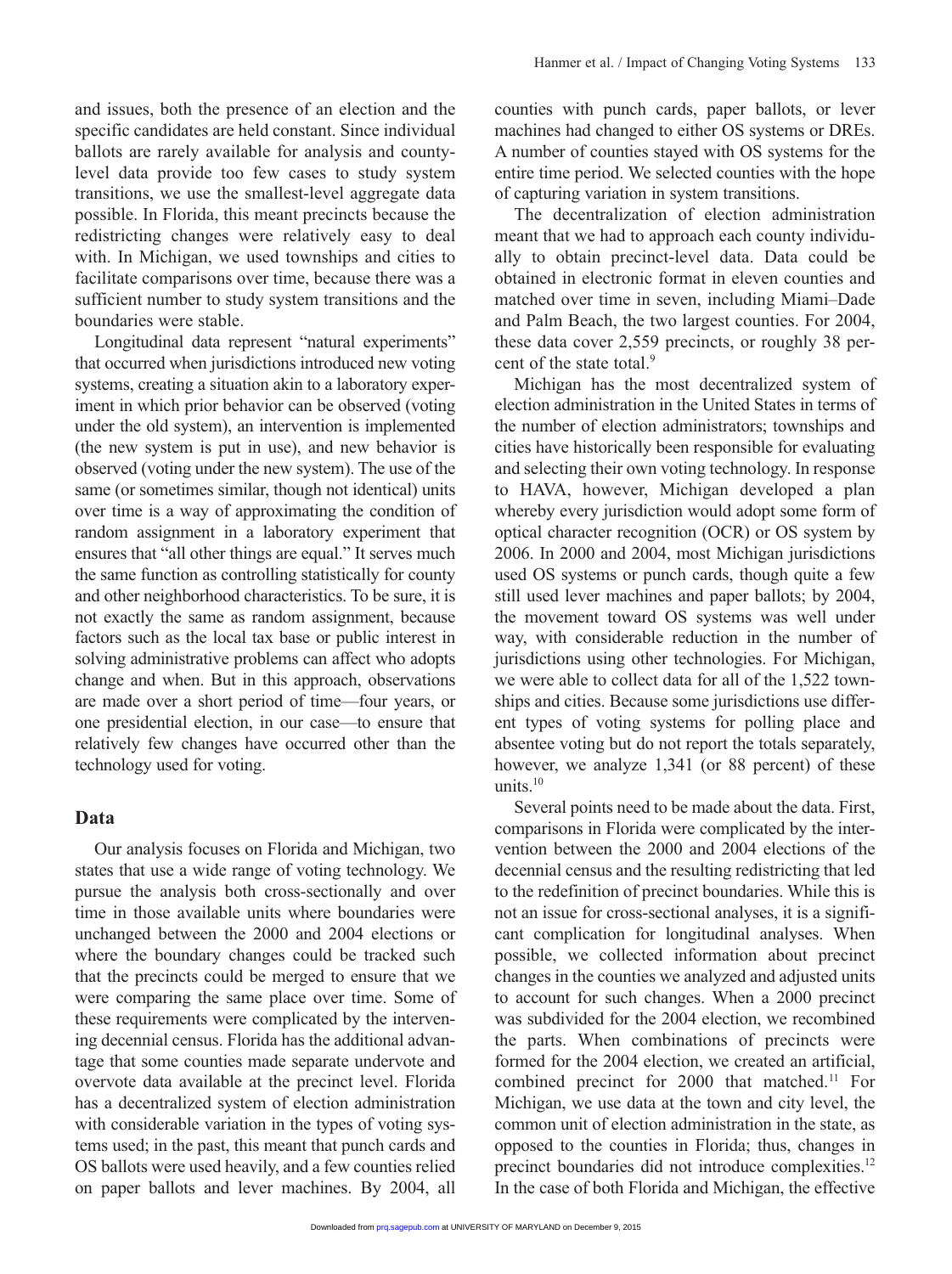|                    | President |      |                     | U.S. Senate |             |                     | Number of Cases |       |
|--------------------|-----------|------|---------------------|-------------|-------------|---------------------|-----------------|-------|
| Equipment          | 2000      | 2004 | Change <sup>a</sup> | 2000        | 2004        | Change <sup>a</sup> | 2000            | 2004  |
| Florida            |           |      |                     |             |             |                     |                 |       |
| Lever              | 0.3       |      |                     | 16.7        |             |                     | 39              |       |
| PC                 | 6.3       |      |                     | 7.2         |             |                     | 1,508           |       |
| OS (precinct)      | 0.8       | 0.3  | $-0.5$              | 2.2         | 1.6         | $-0.6$              | 305             | 971   |
| OS (central)       | 4.6       |      |                     | 4.1         |             |                     | 147             |       |
| DRE                |           | 0.6  |                     |             | 4.1         |                     |                 | 1,588 |
| Total <sup>b</sup> | 5.2       | 0.5  | $-4.8$              | 6.4         | 3.2         | $-3.3$              | 1,999           | 2,559 |
| Michigan           |           |      |                     |             |             |                     |                 |       |
| Paper              | 2.2       | 1.6  | $-0.6$              | 6.5         | $\mathbf c$ |                     | 79              | 19    |
| Lever              | 1.7       | 1.0  | $-0.6$              | 6.0         |             |                     | 210             | 116   |
| PC                 | 2.0       | 2.0  | 0.0                 | 3.3         |             |                     | 342             | 230   |
| OS (precinct)      | 0.9       | 0.6  | $-0.3$              | 2.3         |             |                     | 671             | 961   |
| OS (central)       | 1.7       | 0.6  | $-1.1$              | 4.4         |             |                     | 39              | 15    |
| Total <sup>b</sup> | 1.4       | 0.9  | $-0.5$              | 3.5         |             |                     | 1,341           | 1,341 |

| <b>Table 1</b>                                                         |  |  |  |  |  |  |
|------------------------------------------------------------------------|--|--|--|--|--|--|
| Residual Votes in the 2000 and 2004 Elections in Florida and Michigan, |  |  |  |  |  |  |
| by Type of Voting Equipment Used (Percent)                             |  |  |  |  |  |  |

Note: Selected precincts (Florida) or townships (Michigan). PC = punch card; OS = optical scan; DRE = direct recording electronic system. a. Change calculated before rounding.

b. Weighted by the number of precincts or townships using each type of equipment.

c. There was no U.S. Senate election in Michigan in 2004.

*N* for analysis was appropriate for detecting the small magnitude and shifts over time that we expected to observe (see the exchange between Miller 2005a and 2005b and Alvarez, Ansolabehere, and Stewart 2005). Second, while there has been recent consolidation in the voting-system industry, there are still more than one hundred different models of voting systems currently available, counting physical devices and the available software options used to operate them. This has meant that, like other analysts, we group voting systems by type of system rather than by make and specific model (for a similar approach, see Ansolabehere and Stewart 2005).

#### **Results**

## **Residual-Vote Rates by System Type in 2000 and 2004**

We begin by looking at the percentage of residual votes in 2000 and 2004 by voting system type in a cross-sectional analysis that shows that both Florida and Michigan experienced results that looked like other jurisdictions that have been analyzed for these same elections. In Florida, we report the rates for both president and U.S. Senate.<sup>13</sup> As expected, given

the shift away from punch cards, the residual-vote rate was considerably lower in 2004 for both races (Table 1).<sup>14</sup> Also interesting is that the rate of residual votes declined even if analysis is limited to the comparison of precincts using OS systems with precinct counting in each year. In 2000, the residual-vote rate for president was slightly lower than the county average observed for OS systems across the country; in the Senate race, it was half a percentage point lower (Brady et al. 2001, 29, 36). Despite these lower starting points, the rate dropped by about 60 percent and 30 percent, respectively. This is a first indication that changes over time may have occurred because of higher levels of information and concern (Hypothesis 1). As expected, residual-vote rates were higher when optically scanned ballots were counted at a central location rather than at the precinct, where voters slide the ballot in themselves and can be warned about overvotes.

Hypothesis 2, on the other hand, is contradicted by these results. The percentage of residual votes with DREs was twice that of the OS systems in 2004 presidential voting (statistically significant at  $p =$ .000). In Senate voting in 2004, residual voting rates were greater for DREs by a margin of more than 2.5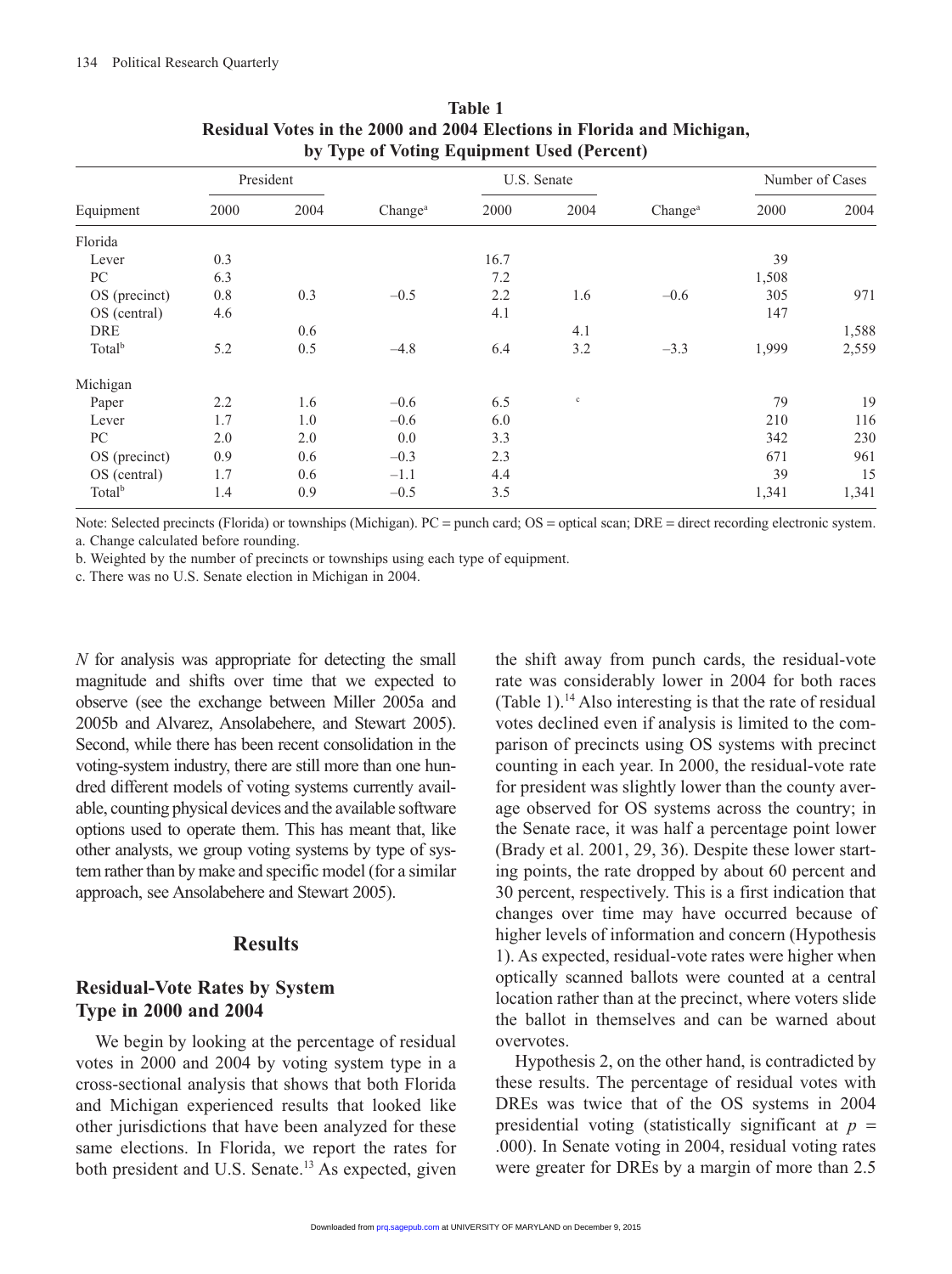to 1 ( $p = .000$ ). For Senate voting, we can speculate that problems navigating the DRE interface surfaced.15 That is, although the built-in features found on DREs should lead to a reduction in residual votes, only the overvote protection is effective for all voters. With respect to undervotes, it is possible that some voters accidentally double tapped the screen while pressing the area to advance from the presidential race to the Senate race, thus placing them beyond the race for Senate. To the extent that such voters do not pay attention to the review screen or are not sure how to go back from the review screen to races that they did not vote on, undervotes will result. Recent evidence from the 2006 race for Florida's thirteenth congressional seat (see Frisina et al. 2008) is consistent with the conclusion that a sizable proportion of the voters using the new DREs did not use the review screen or did not know how to navigate back through the ballot to correct unintentional undervotes.<sup>16</sup> For presidential voting, an explanation is even less clear, though it might have to do with the difficulty of formatting the large number of candidates or parties on a touch screen. Additional research is needed to isolate the mechanisms at work.

There is also evidence of the variability in the performance of lever machines similar to that observed by Brady et al. (2001). For the presidential race, the residual-vote rate for lever machines was the smallest observed. But for the Senate race, at 16.7 percent, it was more than double the already high level for punch cards (7.2 percent). Although we have no definitive evidence, it is most likely that this difference in residual votes is the result of voters' inability to find the race on the machine's interface (see Roth 1998; Caltech/MIT Voting Technology Project 2001). Alternative explanations exist, but they are not especially plausible.<sup>17</sup>

For Michigan, we present residual-vote rates by system type for president in 2000 and 2004 and Senate in 2000 (Table 1).<sup>18</sup> For both offices, overall rates in 2000 were consistently lower than those in Florida. Even punch cards had a residual-vote rate of only 2.0 percent for the president and 3.3 percent for the Senate. Nonetheless, the residual-vote rate for president in 2004 dropped from its 2000 level for four of the classifications and remained level for the fifth. The changes were generally small—unsurprising given the low starting points and the absence in that state of major voting problems. Still, the consistent declines lend support to Hypothesis 1.

Paper ballots had the highest residual-vote rate in two of the three comparisons, adding to the evidence that they are no better, and are perhaps worse, on this dimension than other voting methods (Brady et al. 2001; Ansolabehere and Stewart 2005). Furthermore, the residual-vote rate with paper ballots in 2000 was considerably greater than that for OS systems with precinct counting. The residual-vote rate for the Senate was also high among users of lever machines, though much less than the extraordinary rate observed in Florida.

Both the Florida and Michigan results are noteworthy for the extremely low absolute level of residual votes for president in 2004. In its report, the National Commission on Federal Election Reform (2001, 55) classified voting systems as "good" if the residual-vote rate for president was less than 1 percent. Florida's systems averaged half that rate, a remarkable turnaround from the fiasco in 2000.19 Michigan, taken as a whole, was also in that range, despite the fact that one-quarter of the townships had not yet shifted to OS equipment. As noted, these numbers are partly a matter of substitution of newer, more voter-friendly equipment, but it seems likely that they are also a product of voters' becoming more equipment savvy.

The results for DREs in Florida are themselves noteworthy. Brady et al. (2001, 30, note 45) observed that two-thirds of the electronic systems in their analysis were "older, full-faced, push-button DREs" and that "touch-screens, in our opinion, are still unproven." Although definitive proof awaits information from more jurisdictions, the results from Florida in 2004 provide strong evidence of the ability of touch screens to minimize presidential residual votes.20

# **Residual-Vote Rates by System Transitions from 2000 to 2004**

Although rates of residual voting by system type are a good start, residual-vote rates also need to be examined in conjunction with the change from one voting system to another across these two elections. Since one of the central purposes of electoral reform was to reduce residual votes, a direct test of the effectiveness of new technology is whether they decreased when new equipment was brought in. By observing the same jurisdictions over time, we control for factors such as differences in demographics that might contribute to observed system differences found in cross-sectional analysis. In addition, jurisdictions that used the same systems in the two elections provide a baseline for comparison of the reduction in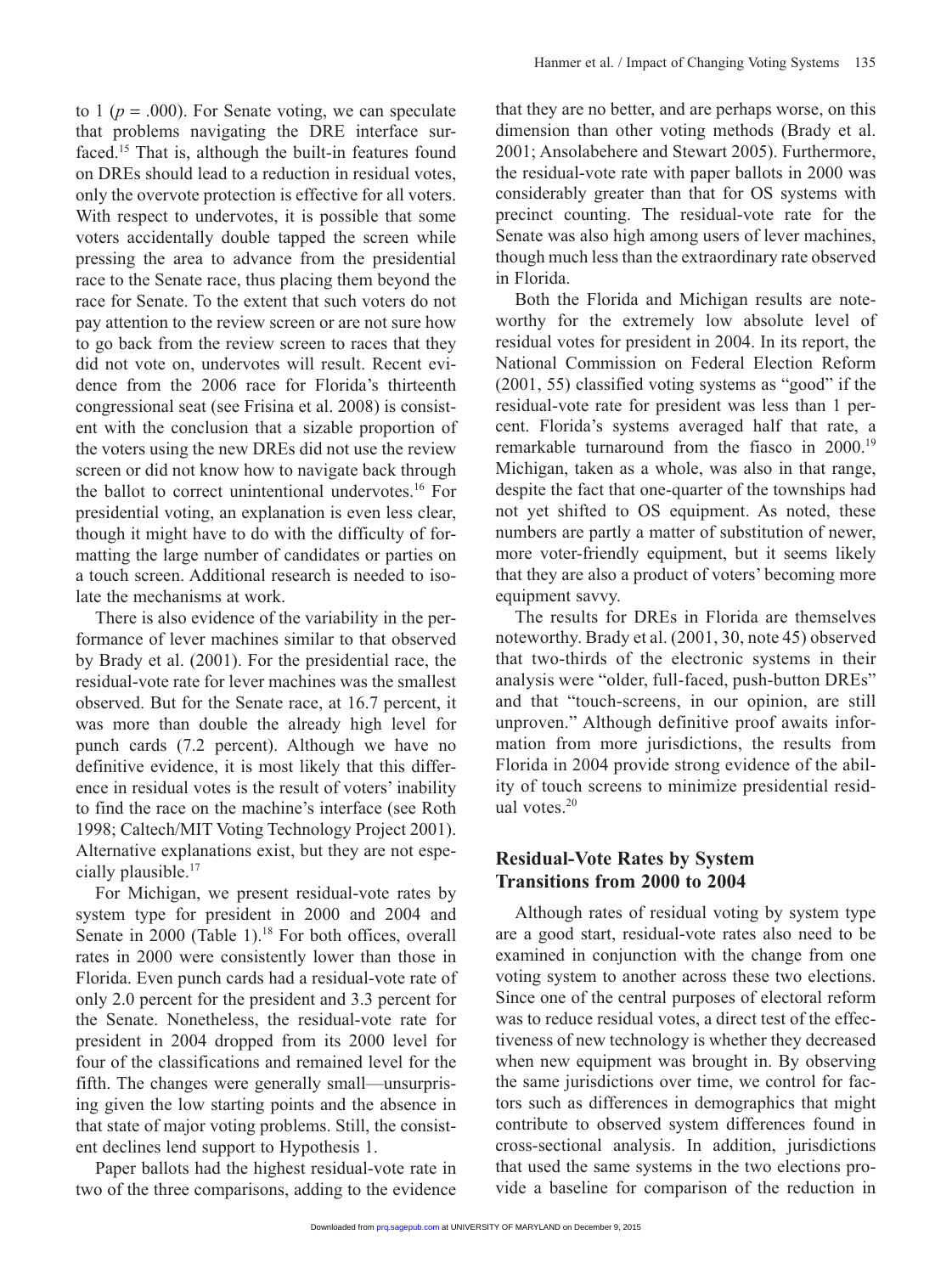|                     |                  | . .  |           | $\tilde{\phantom{a}}$ | ັ          |      |             |                     |            |
|---------------------|------------------|------|-----------|-----------------------|------------|------|-------------|---------------------|------------|
|                     |                  |      | President |                       |            |      | U.S. Senate |                     |            |
| Equipment<br>Change | $\boldsymbol{N}$ | 2000 | 2004      | Change <sup>a</sup>   | $t$ -score | 2000 | 2004        | Change <sup>a</sup> | $t$ -score |
| Florida             |                  |      |           |                       |            |      |             |                     |            |
| OS to OS            | 118              | 1.5  | 0.3       | $-1.2$                | $-10.93$   | 3.0  | 1.7         | $-1.3$              | $-13.00$   |
| $OSc$ to DRE        | 139              | 4.7  | 0.5       | $-4.1$                | $-22.56$   | 4.0  | 3.0         | $-1.0$              | $-5.98$    |
| PC to OS            | 187              | 9.8  | 0.3       | $-9.4$                | $-17.87$   | 6.5  | 1.8         | $-4.7$              | $-22.46$   |
| PC to DRE           | 1,029            | 5.7  | 0.6       | $-5.1$                | $-34.50$   | 7.5  | 4.2         | $-3.3$              | $-16.46$   |
| Michigan            |                  |      |           |                       |            |      |             |                     |            |
| Paper to paper      | 19               | 1.5  | 1.6       | 0.0                   | 0.09       |      |             |                     |            |
| Lever to lever      | 116              | 1.8  | 1.0       | $-0.8$                | $-1.79$    |      |             |                     |            |
| $OS$ to $OSd$       | 670              | 0.9  | 0.7       | $-0.2$                | $-2.36$    |      |             |                     |            |
| PC to PC            | 229              | 2.2  | 1.8       | $-0.3$                | $-5.00$    |      |             |                     |            |
| Paper to $OSd$      | 57               | 2.4  | 0.9       | $-1.5$                | $-3.15$    |      |             |                     |            |
| Lever to OS         | 94               | 1.5  | 0.6       | $-0.8$                | $-2.20$    |      |             |                     |            |
| PC to OS            | 113              | 1.6  | 0.4       | $-1.1$                | $-14.13$   |      |             |                     |            |

| Table 2                                                                          |  |  |  |  |  |  |
|----------------------------------------------------------------------------------|--|--|--|--|--|--|
| Change in Residual Votes in the 2000 and 2004 Elections in Florida and Michigan, |  |  |  |  |  |  |
| by Type of Voting Equipment Change (Percent)                                     |  |  |  |  |  |  |

Note: Selected precincts (Florida) or townships (Michigan) where the boundaries were unchanged between the 2000 and 2004 elections or could be merged to ensure that the same places were compared across time and absentee ballots were cast with the same technology as used at the polling place or could be excluded if they were not. PC = punch card; OS = optical scan; DRE = direct recording electronic system.

a. Change calculated before rounding.

b. One township that transitioned from OS to PC was dropped from the analysis.

c. These OS systems relied on counting at a central location rather than at the individual precincts.

d. Excludes central-count OS systems. Pooling the precinct-count and central-count townships together does not alter the substantive conclusions.

residual-vote rates. Since their equipment remains constant across the two elections, we can attribute additional amounts of residual-vote reduction in other locations to the adoption of new systems in the 2004 election.

Table 2 compares residual-vote rates for the same units across the two elections, matching precincts (Florida) or townships (Michigan) by their change, if any, in technology.<sup>21</sup> In both states, jurisdictions that did not change are shown first, followed by various types of changes. These comparisons leave no doubt that changes in technology resulted in lower residualvote rates for president. For Senate voting, the story is a bit more complex.

In Florida, there was a substantial decline in the percentage of residual votes for president for all three types of changes (Table 2). It is not surprising that the movement from punch cards to OS and DRE systems resulted in the biggest reductions, though it is reassuring to have this confirmed when the comparison is made in the same set of jurisdictions in the two elections. More interesting is that the change from one "new" technology to another (OS to DRE) also led to a reduction in residual votes, probably because of the fact that the DRE systems made it impossible to overvote. All of these changes were substantially greater than the change in precincts that retained their OS technology, which provides a base against which voter awareness and information levels might be assessed. This supports the conclusion that switches in technology brought about change over and above what seems to have occurred as a result of greater voter knowledge and awareness. For the Senate in Florida, the change from punch cards clearly led to reductions in residual votes. But for changes from OS to DRE systems, the impact is less clear inasmuch as the change was small in absolute terms and slightly less than for precincts that retained their OS systems. Again, the results suggest that problems navigating the DRE interface lead to higher rates of residual votes down the ballot than might be expected if one considers the built-in protections only and not the ability of voters to use the interface properly.

In Michigan, there was also a decline in the residualvote percentage for president for all three types of changes (Table 2). As was the case with Florida, the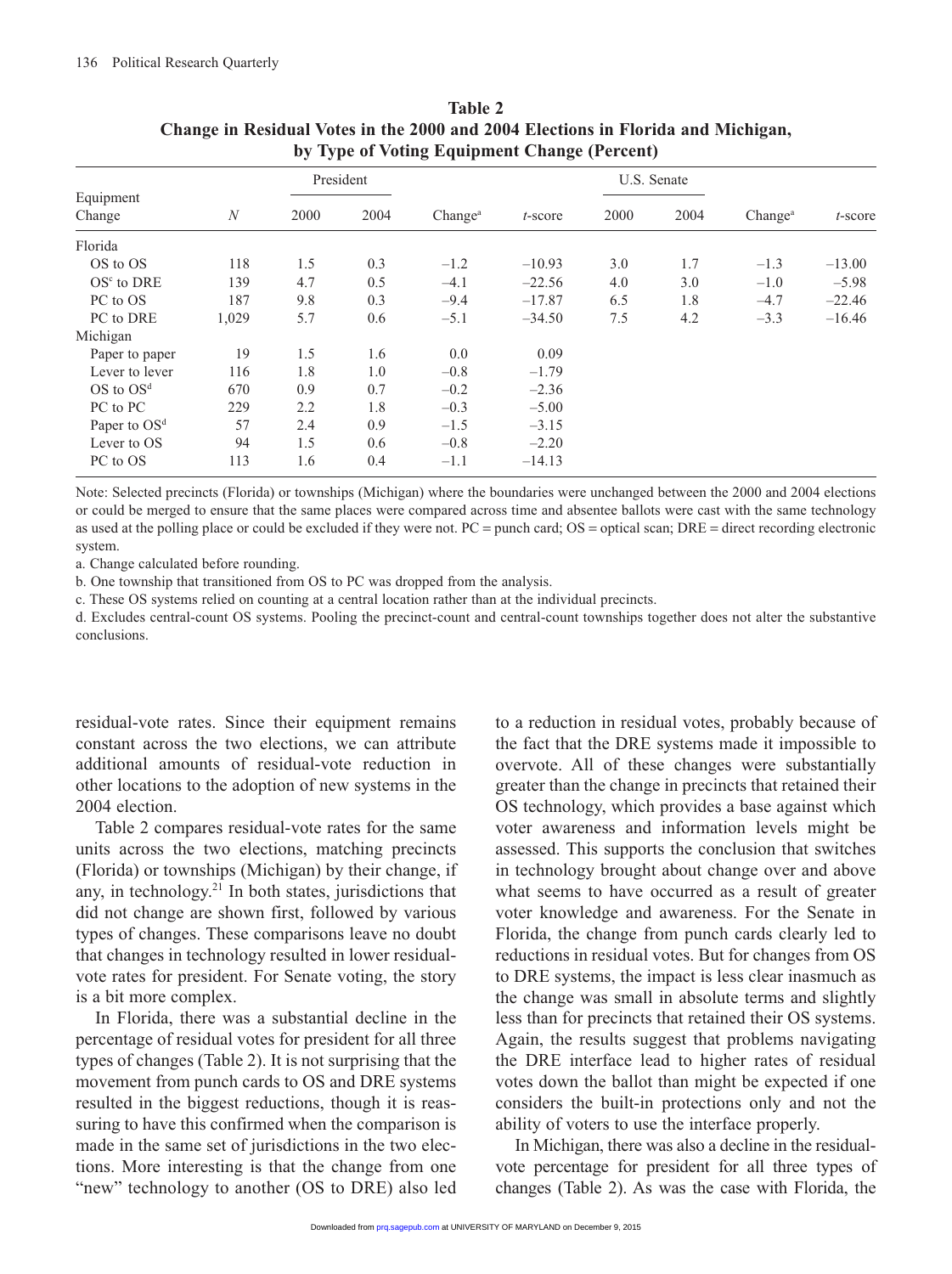residual-vote rates decreased across the board in all the equipment transitions except for a few townships that maintained their use of paper ballots, where the rate was essentially unchanged. As expected, the highest level of decrease in residual-vote rates occurred in places where new voting systems were implemented. The reduction was the smallest in townships or cities that did not change their equipment, especially in the places that stayed with precinct-count OS systems. Overall, in places that used the same voting equipment across the two presidential elections in Michigan, the residual-vote rates were reduced by 0.35 percentage points. On the other hand, a 0.97 percentage-point decrease occurred in townships and cities that switched from other systems to OS ( $p = .001$ ). Thus, results from Michigan as well as Florida indicate that switches in technology brought about change beyond that produced by greater voter knowledge and awareness.

The results continue to contradict Hypothesis 2. The results for Florida precincts changing from punch cards are especially telling. Those that switched to OS systems began (in 2000) with extremely high residual-vote rates, four percentage points higher in the presidential race than those that switched to DREs. Yet in 2004, it was the OS precincts that had fewer residual votes. In the Senate election, those that switched to OS systems began one percentage point lower but ended up nearly two and a half points lower. Contrary to the hypotheses, OS systems seem to have lower residual-vote rates for president and Senate. Additional insight into the comparison of OS and DRE systems is provided when the residual vote is disaggregated.

### **Disaggregating the Residual Vote in Florida in 2000 and 2004**

These aggregated vote measures conceal important differences in how the residual votes were generated. That is, residual votes are made up of undervotes and overvotes, which not only result from distinct individual behaviors but can also be protected against in different ways on different system types. This is most clear for DRE systems that simply do not allow voters to record multiple votes; furthermore, they guide voters sequentially through the ballot, suggesting that they consider every race. Compare this to punch-card systems that do not prevent voters from punching out multiple chads or to OS systems that do not prevent voters from filling in multiple bubbles or connecting multiple arrows. Although some OS systems provide a warning about overvotes, the warning is not always

in an obvious location or easy to read, and in any event, ballots with overvotes can still be cast. With respect to the behavioral dimension, overvotes occur among voters who do not understand the voting rules that apply to a given race or the voting process as a whole or perhaps are unaware of the proper way to change a vote. Undervotes, on the other hand, occur among those who do not notice a particular race, consciously decide not to vote for some races, become fatigued, or do not vote properly (White 1960; Mather 1964; Bullock and Dunn 1996; Wattenberg, McAllister, and Salvanto 2000).

Typically, of course, separate classifications of overvotes and undervotes are not available at the precinct level and then not below the race for president. Currently, such distinctions are not recorded and preserved by local election officials in Michigan. In Florida, while we are not able to examine these separate measures for the full variety of system types, we can for several counties.<sup>22</sup> Beginning with the 2000 election, there was considerable variation in the recording of both kinds of votes (Table 3). This again illustrates the importance of county-specific factors and underscores the need to examine the same places over time. Overall, the highest overvote rate for president was 9.1 percent in Duval County, where, as noted earlier, the ballot had separate pages for the presidential candidates; it appears that many Duval County voters did not notice that the second page was a continuation of the presidential race and voted for presidential pairings on both pages. For the Senate, overvotes were much lower.<sup>23</sup>

The most striking result from Table 3 is the sharp decline in both overvotes and undervotes across the races for president and Senate from 2000 to 2004. By virtue of built-in technological protections, overvotes were eliminated in Miami–Dade and Palm Beach counties, the only counties in this group to move to DRE systems. But even in the counties using OS devices, overvotes never topped 0.2 percent. Presidential undervotes also dropped sharply, from an average of 1.8 percent in 2000 to 0.6 percent in the two DRE counties and to 0.3 percent for the three OS counties. Senate undervotes almost always went down as well (they increased slightly in Highlands County), though they remained relatively high in Miami–Dade (4.8 percent) and Palm Beach (3.6 percent).

Separating undervotes and overvotes allows us to observe that OS and DRE systems differ the most with respect to the rate of undervotes, and in particular, undervotes for Senate. This supports our earlier suggestion that problems navigating the interface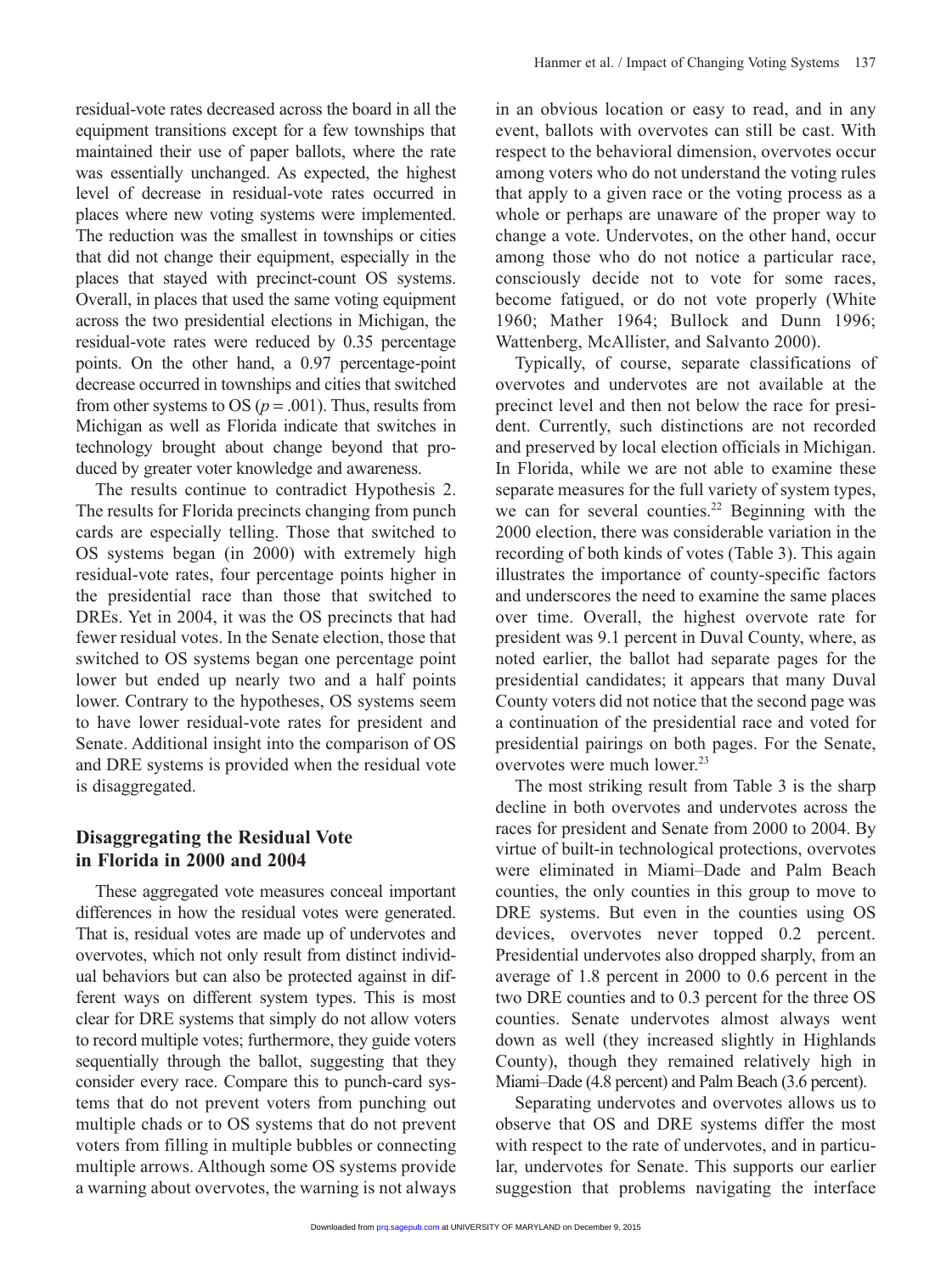|            |                      |            | 2000   |           |        | 2004                      |            |        |           |        |
|------------|----------------------|------------|--------|-----------|--------|---------------------------|------------|--------|-----------|--------|
|            |                      | Undervotes |        | Overvotes |        |                           | Undervotes |        | Overvotes |        |
| County     | Equipment            | President  | Senate | President | Senate | Equipment                 | President  | Senate | President | Senate |
| Duval      | PC                   | 9.1        | 0.8    | 1.8       | 6.0    | <b>OS</b>                 | 0.0        | 0.0    | 0.3       | 1.6    |
| Highlands  | PC                   | 1.8        | 0.0    | 1.6       | 2.2    | <b>OS</b>                 | 0.2        | a      | 0.7       | 2.9    |
| Marion     | PС                   | 1.0        | 0.7    | 2.0       | 2.6    | <b>OS</b>                 | 0.1        | a      | 0.3       | 1.4    |
| Miami-Dade | PС                   | 3.0        | 1.5    | 1.6       | 7.6    | <b>DRE</b>                | 0.0        | 0.0    | 0.7       | 4.8    |
| Palm Beach | PС                   | 4.9        | 1.8    | 2.0       | 7.4    | <b>DRE</b>                | 0.0        | 0.0    | 0.5       | 3.6    |
|            | Average <sup>b</sup> | 4.6        | 1.4    | 1.8       | 6.9    | $OS$ Average <sup>b</sup> | 0.1        | a      | 0.3       | 1.6    |
|            |                      |            |        |           |        | DRE Average <sup>b</sup>  | 0.0        | 0.0    | 0.5       | 4.2    |

**Table 3 Overvotes and Undervotes in the 2000 and 2004 Elections in Florida, by Machine Type (Percent)**

Note: The general analysis strategy was to use precinct-level data. For 2000, when precinct-level data were not available, individual ballot images were used to construct precinct totals. PC = punch card; OS = optical scan; DRE = direct recording electronic system.

a. Less than .05 percent.

b. Average calculated before rounding.

beyond the race for president might be more severe when using DREs than OS systems. Still, we hesitate to generalize too much with respect to this apparent difference because of the small number of counties included in this analysis. As the importance of the separate components of the residual vote becomes more apparent from these kinds of analyses, we hope that more jurisdictions will provide these data in disaggregated form for extended analyses.

## **Ecological Inference: Casting Invalid Votes across the 2000 and 2004 Elections**

In this section, we use an ecological-inference technique as another means of testing the effectiveness of the transition from "older" to "new" voting technologies. The measure of interest here is the rate of residual voting for president in 2004 among those who cast a residual vote for president in 2000. This is a typical ecological-inference problem since we are interested in individual behavior across two elections, here with a focus on repeated mistakes, but only have information aggregated at the precinct level. To estimate this rate of repeated mistakes, we use a technique first suggested by Thomsen (1987) and later expanded on by Achen and Shively (1995). When applied to the problem at hand, the method essentially incorporates an unobserved dimension that links the aggregate residual-vote rates in two elections and provides individuallevel estimates from the aggregate data.<sup>24</sup> Tests of this estimator have shown it to be successful (Thomsen, Berglund, and Worlund 1991; Achen 2000; Hanmer and Traugott 2004).

| Table 4                                               |
|-------------------------------------------------------|
| <b>Rates of Casting a Residual Vote for President</b> |
| in 2004 among 2000 Residual Voters                    |

|                          | Repeat Residual-    |  |  |  |  |
|--------------------------|---------------------|--|--|--|--|
| Equipment Change         | Voting Rate $(\% )$ |  |  |  |  |
| Florida                  |                     |  |  |  |  |
| Manatee (OS to OS)       | 0.3                 |  |  |  |  |
| Charlotte $(OSa$ to DRE) | 0.5                 |  |  |  |  |
| Lake $(OSa$ to DRE)      | 0.5                 |  |  |  |  |
| Duval (PC to OS)         | 0.5                 |  |  |  |  |
| Highlands (PC to OS)     | 1.9                 |  |  |  |  |
| Miami-Dade (PC to DRE)   | 1.1                 |  |  |  |  |
| Palm Beach (PC to DRE)   | 1.0                 |  |  |  |  |
| Michigan                 |                     |  |  |  |  |
| Lever to Lever           | 1.9                 |  |  |  |  |
| Lever to OS              | 0.8                 |  |  |  |  |
| Paper to OS              | 3.1                 |  |  |  |  |
| OS to OS                 | 1.7                 |  |  |  |  |
| PC to PC                 | 8.6                 |  |  |  |  |
| PC to OS                 | 0.9                 |  |  |  |  |

Note: Entries are ecological-inference estimates based on precinct data for Florida and township data for Michigan. For Michigan, because of the small number of observations, the central-count OS townships were dropped from the analysis. Pooling the precinctcount and central-count townships together does not alter the substantive conclusions.  $PC =$  punch card;  $OS =$  optical scan; DRE = direct recording electronic system.

a. The OS systems here relied on counting at a central location rather than at the individual precincts.

Table 4 provides estimated rates of 2000 residual voters who cast a residual vote again in 2004, by the change in voting system. The entries are ecological estimates retrieved after dividing the sample precincts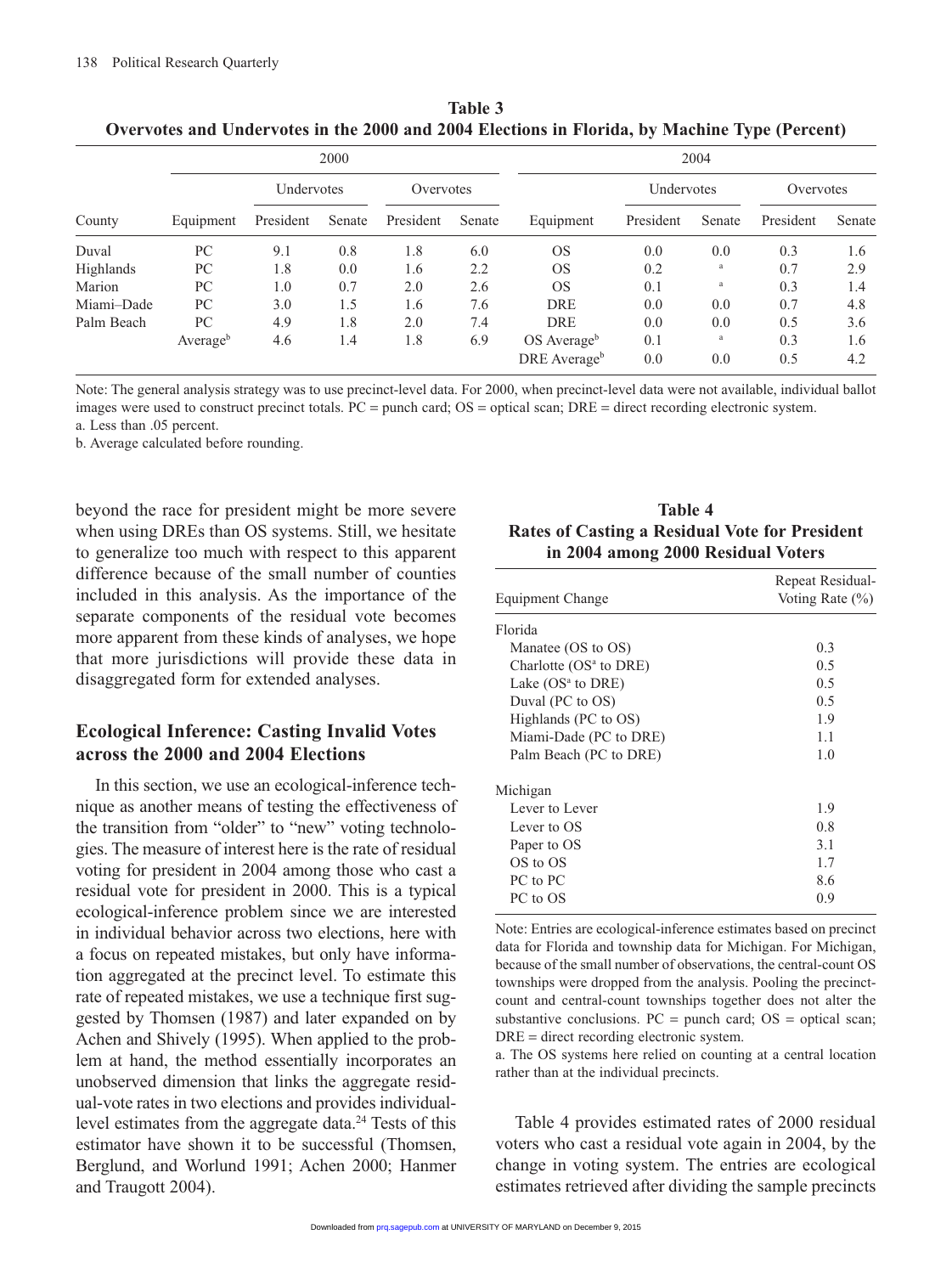by the type of voting-system change and applying the Thomsen estimator. In Florida, between 0.3 percent and 1.9 percent of the voters who failed to have their vote for president recorded in 2000 also failed to cast a valid vote in 2004. Overall, residual-vote rates from 2000 to 2004 appear higher in Highlands, Miami–Dade, and Palm Beach counties, but none of the differences between counties is statistically significant. In short, our estimates show that the likelihood that residual voters in the 2000 presidential race again cast an invalid vote for president when they went to the polls in 2004 and voted on new voting systems is very low.

The results from Michigan, where townships and cities were grouped by their respective voting-system transitions, show that rates of repeat residual voting were higher there (Hypothesis 3). The rates are especially high in the three sets of places that did not change voting systems. The estimate for the townships that used punch-card systems in both elections stands out with an estimate that 8.6 percent of 2000 residual voters repeated their intentional or unintentional mistake in the 2004 presidential election. A surprising number of those counted out of the electoral process in these jurisdictions in 2000 were again counted out in 2004, almost one in twelve.

Consider a comparison of this category with places that used punch cards in the 2000 election but switched to OS systems in 2004. In these townships and cities, the estimated rate of repeated invalid votes is 0.9 percent, essentially indicating that there is no over-time correlation between the residual votes. Thus, compared with the places that did not replace their punch-card system, we observe the effectiveness of the new voting systems.

### **Conclusion**

The introduction of new voting technology after the disastrous 2000 election was intended primarily to reduce the number of voters who unintentionally failed to vote for a given office or who voted but failed to have their vote counted because they did not do so properly. Comparing results for the 2004 and 2000 elections, the evidence from Florida and Michigan shows that the reforms succeeded. In both states, every change from old to new technology was accompanied by a decline in the percentage of residual votes. Where the residual vote was especially high, the decline was extraordinary—as high as a 96 percent reduction. But even where the rate was low to begin with, change brought about a lower level of uncounted votes.

Significantly, improvements occurred not only because of the introduction of new technology. Declines in the rate of residual votes occurred even in areas that did not change their voting equipment. The attention given to voting procedures evidently led to better ballot design, improved voter education, and more alert voters. Nevertheless, technological change mattered; the declines in jurisdictions that introduced new technology were significantly greater than in areas that did not change.

Change was successful not only relative to 2000 but in the small absolute level of residual votes in the 2004 presidential vote. In those areas using OS systems or DREs, the percentage of residual votes was just over 0.5 percent in Florida and just under 0.7 percent in Michigan. Overvoting, in particular, was nearly eliminated. This was true for the presidential race, in which overvoting was the predominant form of residual votes in 2000, and for the U.S. Senate race in Florida, in which overvotes were few to begin with.

HAVA was primarily a response to what happened in a presidential election, in which the percentage of residual voters was on the order of 2 percent. But the introduction of new technology has a much greater potential effect on lower level offices and ballot propositions, in which roll-off routinely reduces the percentage voting by 5 percent to 20 percent of those who go to the polls (Magleby 1984; Cronin 1989; Nichols and Strizek 1995; Wattenberg, McAllister, and Salvanto 2000). If new technology significantly reduces roll-off for these offices and propositions, the consequences could be more far-reaching than at the top of the ticket. This is a relationship that requires additional research.

Recent research on the impact of voting systems on voting behavior has significantly improved our understanding of how technology affects voter behavior. Nevertheless, the analytical possibilities have been limited by the small number of behavioral measures that are currently feasible. Future studies will need to move beyond gross categorizations of voting systems, ballots, and even the aggregated concept of residual votes. Just as there are important differences between models of automobiles, differences among individual voting-system designs are considerable as well.

The implementation of HAVA not only has introduced new technology, it has also ensured that there will be a continuous future stream of new technology in the American electoral system. Voters and election administrators will have to cope with changes in that technology at a frequent rate. Hardware will change,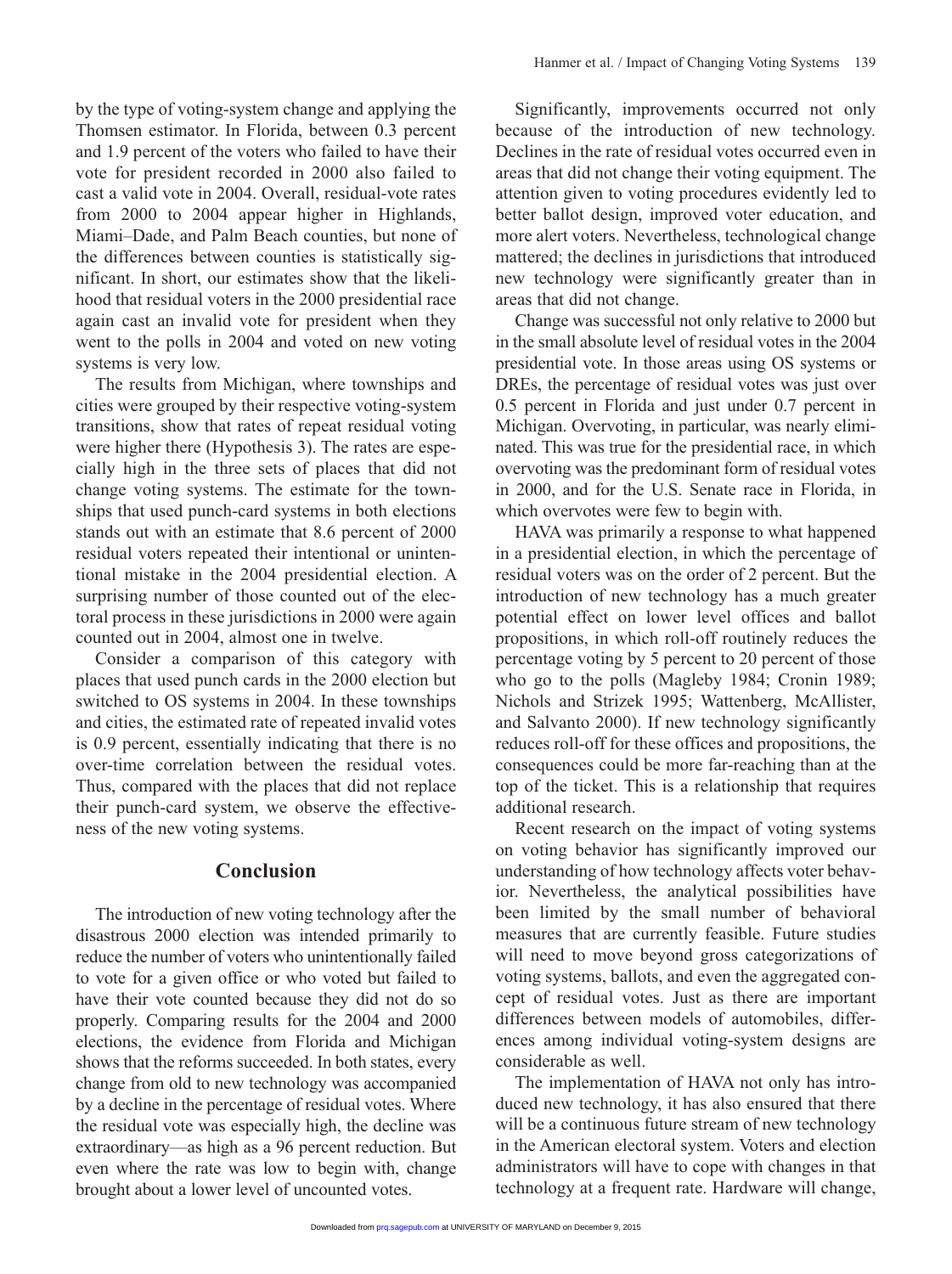and the software that guides it will as well. But there will be other pressures in the political system for change as well, such as the movement for verified voting-audit trails. For example, some jurisdictions that used their HAVA funds to purchase DREs before the 2004 election are currently considering replacing them with OS systems. This study has raised the possibility of new forms of analysis of the impact of voting technology on behavior, but new forms of data are required to push such analyses to the next level of detailed understanding and for the continual monitoring of the impact of this change.

#### **Notes**

 1. The residual vote combines into a single measure overvotes (a voter selects more candidates for an office than is allowed), undervotes (a voter does not select a candidate for an office), and uncounted ballots.

 2. In Florida, the jurisdictions we focus on used punch-card, lever, and OS systems in 2000 and OS or DRE systems in 2004; some jurisdictions stayed with OS for both elections. The decisions to adopt new technology were made at the county level. In Michigan, punch-card, lever, paper, and OS systems were used in both 2000 and 2004, with most jurisdictions using the same systems in both elections but many transitioning to OS systems, the eventual statewide system adopted in conjunction with the HAVA-mandated state plan.

 3. It is common practice to limit analysis to units with unchanged boundaries (e.g., Ansolabehere and Stewart 2005; Mebane and Herron 2005) as this reduces the likelihood that any observed changes could be attributed to a significant change in either the population's demographic characteristics or voting behavior in those units. This is especially true when two elections that occur across a relatively short period of time are analyzed. As we discuss later, we did include jurisdictions with boundary changes but only when there was enough information to permit us to combine units such that we were sure we were comparing the same geographic areas across time.

 4. For example, a CBS poll of registered voters taken before the 2004 election found that only 35 percent of the respondents reported had "a lot" of confidence that their votes would be properly counted (http://www.cbsnews.com/stories/2004/10/31/opinion/ polls/main652496.shtml?CMP=ILC).

 5. The Democracy Index has already gained attention, with Senators Barack Obama and Hillary Clinton introducing separate bills to amend HAVA that were in part inspired by the idea.

 6. While awareness and concern are separate mechanisms, we believe that in this context, they pull in the same direction. That is, greater awareness should lead to lower rates of residual voting as voters know better what sorts of problems might arise, and heightened concern should lead to more focus, and thus, lower rates of residual votes even if voters do not know exactly what potential problems to look for.

 7. This analysis is based on exit-poll data available from the Roper Center (http://www.ropercenter.uconn.edu/elect\_2004/).

 8. We are not aware of any OS systems in 2000 or 2004 that were programmed to provide feedback about undervotes. However, some systems now can be programmed to provide this sort of feedback.

 9. One way to assess the consequences of using this subset of the data is to compare in each election the Bush percentage of the vote in the subset of precincts to the percentage in the entire state. In 2000, Bush received 52.1 percent of the vote statewide and 50.3 percent in this subset of the precincts, while in 2004, Bush received 51.7 percent of the vote statewide and 51.8 percent in this subset of the precincts. An analysis of the distribution of the selected precincts by their Bush percentage compared to the Bush percentage in the state across both elections showed that they were typical of the state as well. Additional graphical information about these relationships is available from the corresponding author, Michael Traugott. The demographic composition of the sampled counties on race, education, and income were all similar to statewide indices as well. These all lead us to believe that we have a representative sample from Florida.

10. Absentee voters cannot use DRE or lever machines. Therefore, when absentee votes were recorded separately, we removed them from jurisdictions using those two types of machines. When absentee votes were not recorded separately, we dropped the jurisdictions. When only five DRE townships remained after these exclusions, we also dropped them given this extremely small *n.* In other words, nearly all of the cases that were dropped were dropped out of necessity as they would not allow us to examine separately the outcomes of interest by machine type. Moreover, we believe that the set of townships in our sample serves as an excellent representation of the state. For example, with respect to the comparison of Bush's support in the townships in our data set relative to the entire state, we find that support for Bush in our sample was extremely similar to support for Bush in the state. In 2000, Bush received 48 percent of the vote statewide and 46 percent in our substantial subset of townships, while in 2004, Bush received 46 percent of the vote statewide and 47 percent in our subset of townships.

11. Unfortunately, some counties made such extensive changes to their precinct boundaries that tracing the changes was impossible. These cases were dropped from the over-time comparisons.

12. While precinct-level data are available for many but not all cities and townships in Michigan, the boundary translation tables for the post-2000 census precincts that were available for Florida counties were not generally available for cities and townships in Michigan, so we stayed with the township- and city-level data because the number of units was large, the boundaries did not change, and in theory, we gain more complete state coverage.

13. Most counties in our analysis made changes in precinct boundaries from 2000 to 2004 because of redistricting, more often than not resulting in an increase in the number of precincts. In 2000, precincts in Volusia County are omitted, and in 2004, precincts in Martin County are omitted, in each case because of the lack of available precinct-level data. Note that the entries are mean scores of precincts, rather than aggregate percentages. A direct comparison shows that the discrepancy between these two different modes of calculation is negligible, while treating precincts as the unit of analysis enables us to generate test statistics across different equipment types.

14. The analyses presented here are based on unweighted precincts (Florida) and municipalities (Michigan). We made this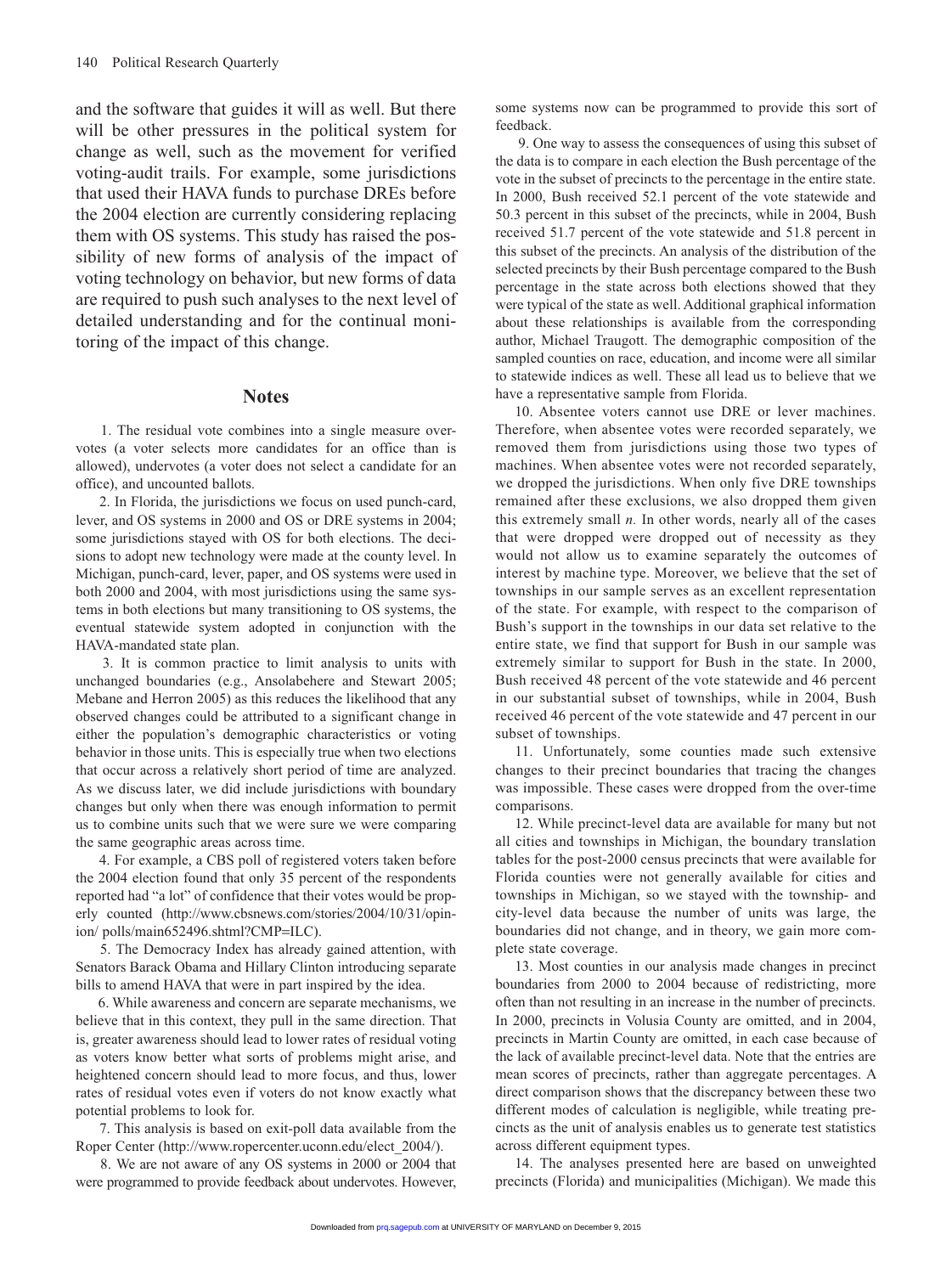decision because the unit of analysis should be electoral settings and not individuals, but we also reran the analysis using turnout in the unit as a weight. When we did, there were no appreciable differences in the estimated size of the residual votes in places using different kinds of voting systems or that experienced different transitions from one kind of voting system to another.

15. In both 2000 and 2004, the Senate races in Florida involved open seats, and both were competitive and hotly contested, thus mitigating concerns that variations in the intensity of the races influence the results. The margins were relatively close; a Democratic former astronaut won in 2000 by 5 percentage points, while a Republican won in 2004 by fewer than 2 percentage points.

16. Another possibility is that there were malfunctions with the voting systems; however, there is nothing in the public record that reports on such problems.

17. One possibility is that the race for Senate was not particularly interesting to voters in the only county that used lever machines. Given the apparent high interest in the race elsewhere in the state, this seems unlikely. Another possibility is that there was a malfunction in that part of the machine; however, there is nothing in the public record that reports on such an event.

18. Michigan did not have a Senate race in 2004. Because of concerns with the comparability of a statewide race and U.S. House races held at the district level, we do not report residualvote rates for the next item on the ballot in 2004.

19. With respect to the punch-card results, the distinctive features of the ballot that led to high rates of overvotes, such as the butterfly ballot in Palm Beach County and the two-page listing of presidential candidates in Duval County, provide a partial explanation for the larger residual-vote rate in Florida. In Duval County, five of the ten presidential and vice-presidential pairings were presented on the first page of the ballot booklet, with the remaining pairings and a write-in option appearing on the next page. Bush, Gore, Nader, and two minor-party candidates were on the first page, and five additional minor-party candidates were on the second page. When voters turned the page, some could have interpreted this as a separate race, especially since sample ballots instructed them to "vote on each page." Approximately 22,000 presidential ballots were not counted because of overvotes (see http://www.sfgate.com/cgi-bin/article.cgi?f=/c/a/2000/ 12/11/MN116795.DTL). Evidence consistent with this inference can be found in Table 4.

20. This does not mean that newer touch-screen systems are flawless. Note, in the Florida 2004 data, that OS systems showed considerably fewer residual votes for both president and U.S. senator. They also fail to overcome all the problems voters face (such as voting for the intended candidate, voting for multiplecandidate offices, use of straight-party features, write-ins; see Herrnson et al. 2008).

21. In Florida, when there was any change in the precinct boundaries, we aggregated multiple precincts to make the units constant over time. Because of comparability problems, four counties—Brevard, Marion, Martin, and Volusia—were not included in the analysis. For Michigan, there were relatively few transitions involving central-count OS systems. Thus, Table 2 reports the results for OS systems with precinct counting; pooling the OS precinct-count and OS central-count systems does not alter the results.

22. The results for the 2000 election for all but Duval County were generated from individual-level ballot images collected by the media consortium; the Duval results were calculated from precinct-level data provided by Lublin and Voss (2001). For 2004, precinct-level data were used.

23. The high rate of undervotes for Senate might suggest that presidential overvoters were likely to roll off the ballot and thus undervote for Senate. However, an analysis of precinct-level data using an ecological-estimation procedure demonstrates that this is not the case. Senate undervoters never composed the largest portion of presidential overvoters, and only twice, in Duval and Miami–Dade, was their percentage the second highest.

24. The Thomsen estimator is based on the premise that there is a latent partisan dimension that links behavior across time. That is, the underlying partisan dimension drives a voter's choices across two elections. By establishing the partisan micro-foundation, one can model behavior across elections to estimate the rate at which voters record residual votes in both elections, vote for the same party across the two elections, transition from one party to another, transition from a residual vote to a valid vote, or transition from a valid vote to a residual vote. We focus on the first measure. More technical details can be found in Thomsen (1987) and Park (2008).

#### **References**

- Achen, Christopher. 2000. The Thomsen estimator for ecological inference. Unpublished manuscript, University of Michigan.
- Achen, Christopher, and W. Phillips Shively. 1995. *Cross-level inference.* Chicago: University of Chicago Press.
- Alvarez, R. Michael, Stephen Ansolabehere, and Charles Stewart III. 2005. Studying elections: Data quality and pitfalls in measuring the effects of voting technologies. *Policy Studies Journal* 33:15-24.
- Ansolabehere, Stephen, and Charles Stewart III. 2005. Residual votes attributable to technology. *Journal of Politics* 67:366-89.
- Brady, Henry E., Justin Buchler, Matt Jarvis, and John McNulty. 2001. Counting all the votes: The performance of voting technology in the United States. Mimeo. Institute of Government Studies, University of California, Berkeley.
- Buchler, Justin, Matthew Jarvis, and John E. McNulty. 2004. Punch card technology and the racial gap in residual votes. *Perspectives on Politics* 2:517-24.
- Bullock, Charles S., III, and R. E. Dunn. 1996. Election roll-off: A test of three explanations. *Urban Affairs Review* 32:71-86.
- Bullock, Charles S., III, and M. V. Hood III. 2002. One person— No vote; one vote; two votes: Voting methods, ballot types, and undervote frequency in the 2000 presidential election. *Social Science Quarterly* 83:981-93.
- Caltech/MIT Voting Technology Project. 2001. Residual votes attributable to technology: An assessment of the reliability of existing voting equipment. http://www.hss.caltech.edu/ %7Evoting/CalTech\_MIT\_Report\_Version2.pdf.
- Cronin, Thomas E. 1989. *Direct democracy: The politics of initiative, referendum, and recall.* Cambridge, MA: Harvard University Press.
- Darcy, Robert, and Anne Schneider. 1989. Confusing ballots, roll-off, and the black vote. *Western Political Quarterly* 42: 347-64.
- Frisina, Laurin, Michael C. Herrron, James Honaker, and Jeffrey B. Lewis. 2008. Ballot formats, touchscreens, and undervotes: A study of the 2006 midterm elections in Florida. *Election Law Journal* 7:25-47.